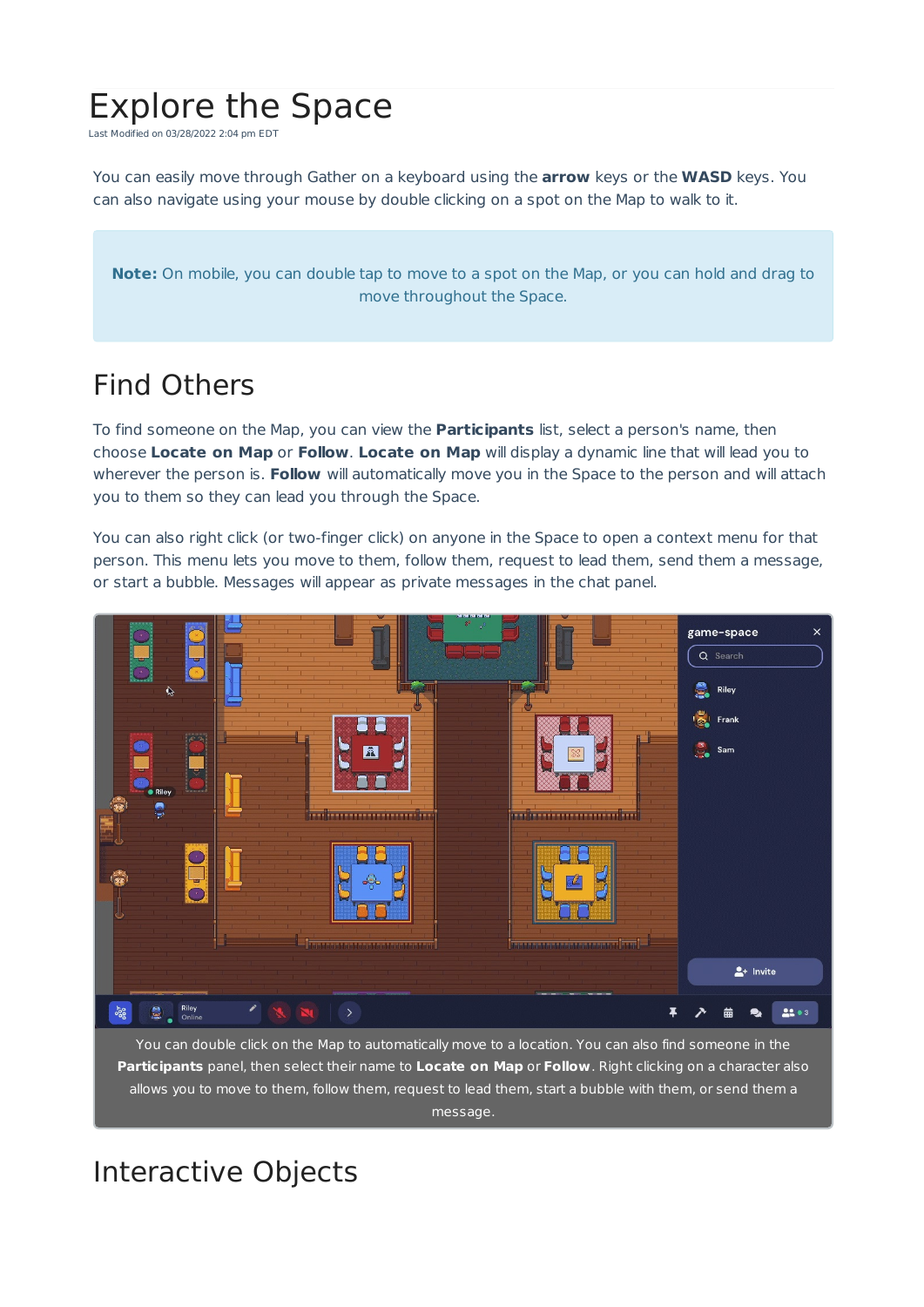If you walk up to an object and see it glow yellow, the object is interactive. A message displays next to the interactive object that reads "Press **x** to interact." (It may display more specific text, depending on the type of object and whether the object has a custom prompt message.) Just press the "**x**" key to engage with the object.

**Note:** The "toast" or prompt message for an interactive object displays for approximately 10 seconds.



You can close the interactive object by pressing the "**x**" key again or clicking the "**x**" at the top right of the window or iframe.

#### Leave the Gather Tab

By default, **Auto Idle Muting** is turned on in your **User Settings**. This means that when you click on a program or browser tab outside of Gather, your audio will automatically mute, and your video will automatically turn off. They will turn on again when you return to the Gather tab.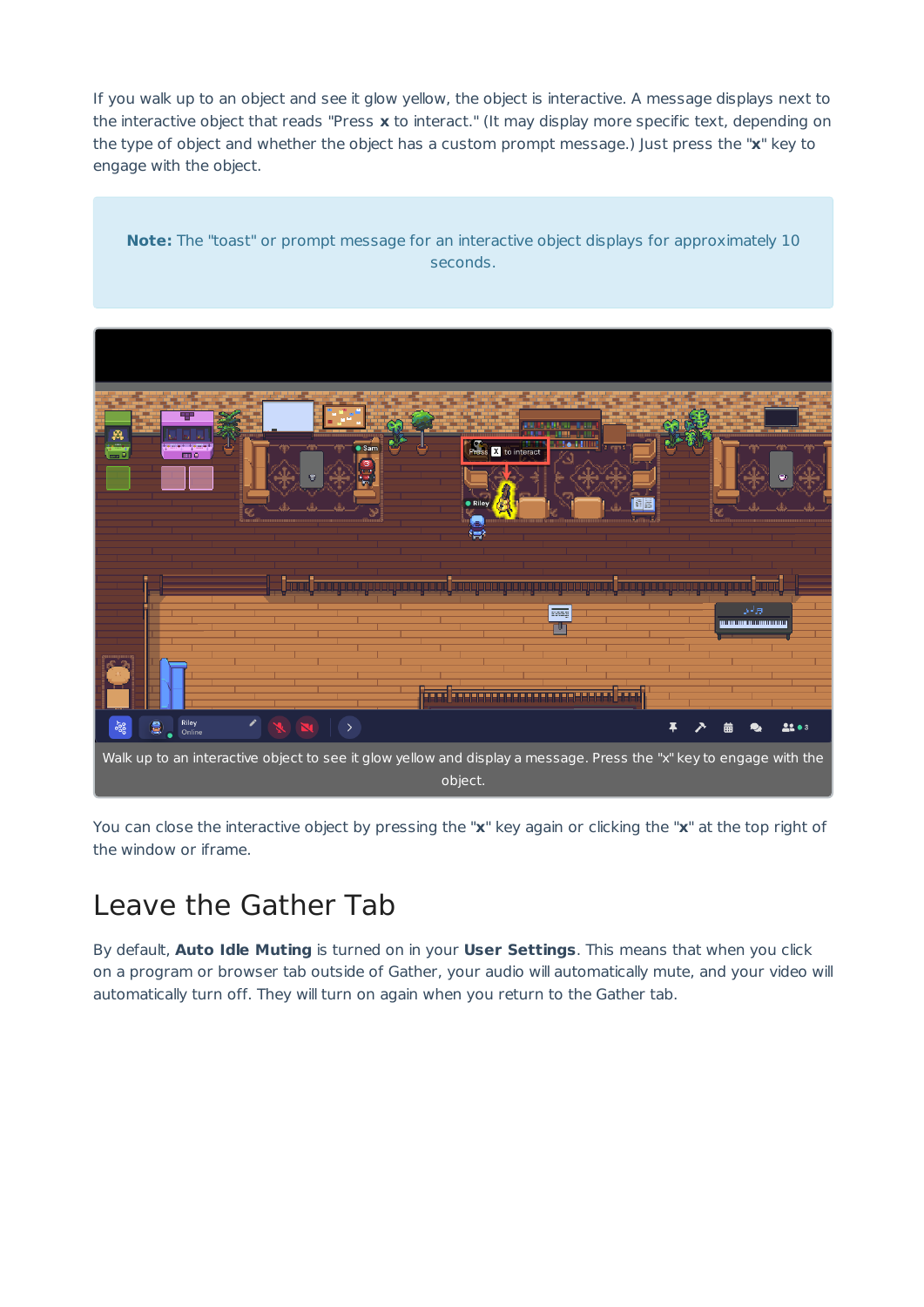

If you'd like to leave your audio and video on while you're in other tabs or programs, go to **Settings** (cog icon in the **Left Nav Menu** or keyboard shortcut **Ctrl/⌘+P**), and in the **Audio & Video** section, toggle off Auto Idle Mute.

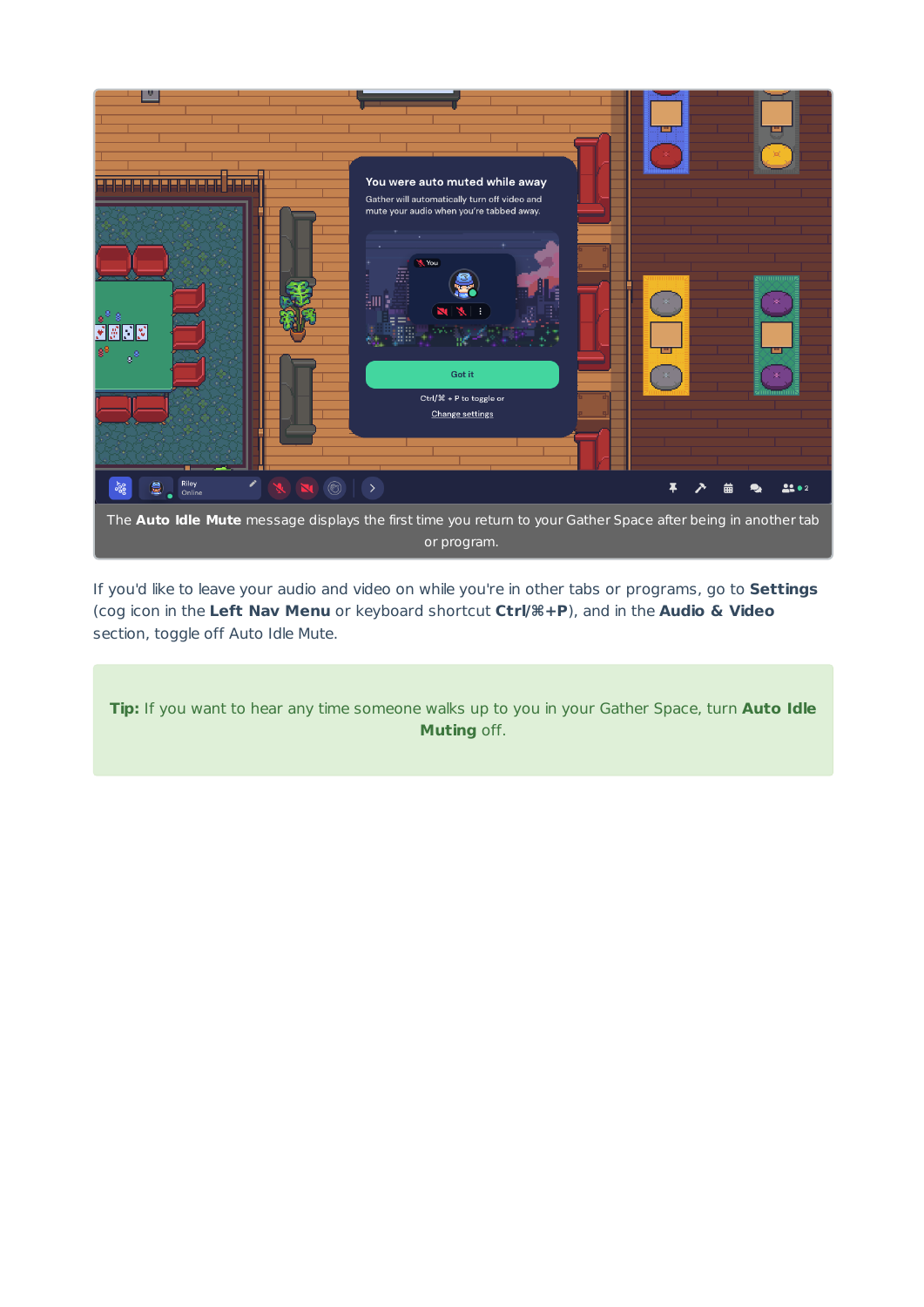|                                                                                                                                                                                                   | <b>Q</b> Settings<br>User               | Space                                                                                                                                                                                                                                                                                                                                                                                                                                                                                                                          | $\times$            |  |  |  |        |
|---------------------------------------------------------------------------------------------------------------------------------------------------------------------------------------------------|-----------------------------------------|--------------------------------------------------------------------------------------------------------------------------------------------------------------------------------------------------------------------------------------------------------------------------------------------------------------------------------------------------------------------------------------------------------------------------------------------------------------------------------------------------------------------------------|---------------------|--|--|--|--------|
|                                                                                                                                                                                                   | Audio / Video<br>Appearance<br>Graphics | <b>Audio Level</b><br>Test your audio by playing back your voice.<br><b>Start playback</b><br>Press 'Start playback' or unmute your microphone to see its level<br><b>Auto Idle Muting</b><br>Automatically mute audio and video while away from the<br>tab.<br><b>Use HD Video Quality</b><br>Always makes videos HD when possible. Disabling this may<br>improve performance.<br><b>Chat sounds</b><br>Play sounds for new chats<br><b>Space Notifications</b><br>Enable browser push notifications for alerts when a person | О<br>O<br>$\bullet$ |  |  |  |        |
| v.<br>Riley<br>$\mathbf{e}$<br>$800^{\circ}$<br>Online                                                                                                                                            | $\circledS$<br>$\bullet$                | $\Box$<br><b>A</b><br>$\sim$                                                                                                                                                                                                                                                                                                                                                                                                                                                                                                   |                     |  |  |  | 22 O 2 |
| If you want to keep your audio and video stream on while you are in other tabs or programs, open your Settings,<br>and in the Audio & Video section of the User tab, toggle off Auto Idle Muting. |                                         |                                                                                                                                                                                                                                                                                                                                                                                                                                                                                                                                |                     |  |  |  |        |

## Leave the Space

When you're done using Gather, all you need to do is shut your browser tab. If you have created an account and signed in, you can sign out by clicking the **Gather menu**, then selecting **Sign Out**.



# Keyboard Shortcuts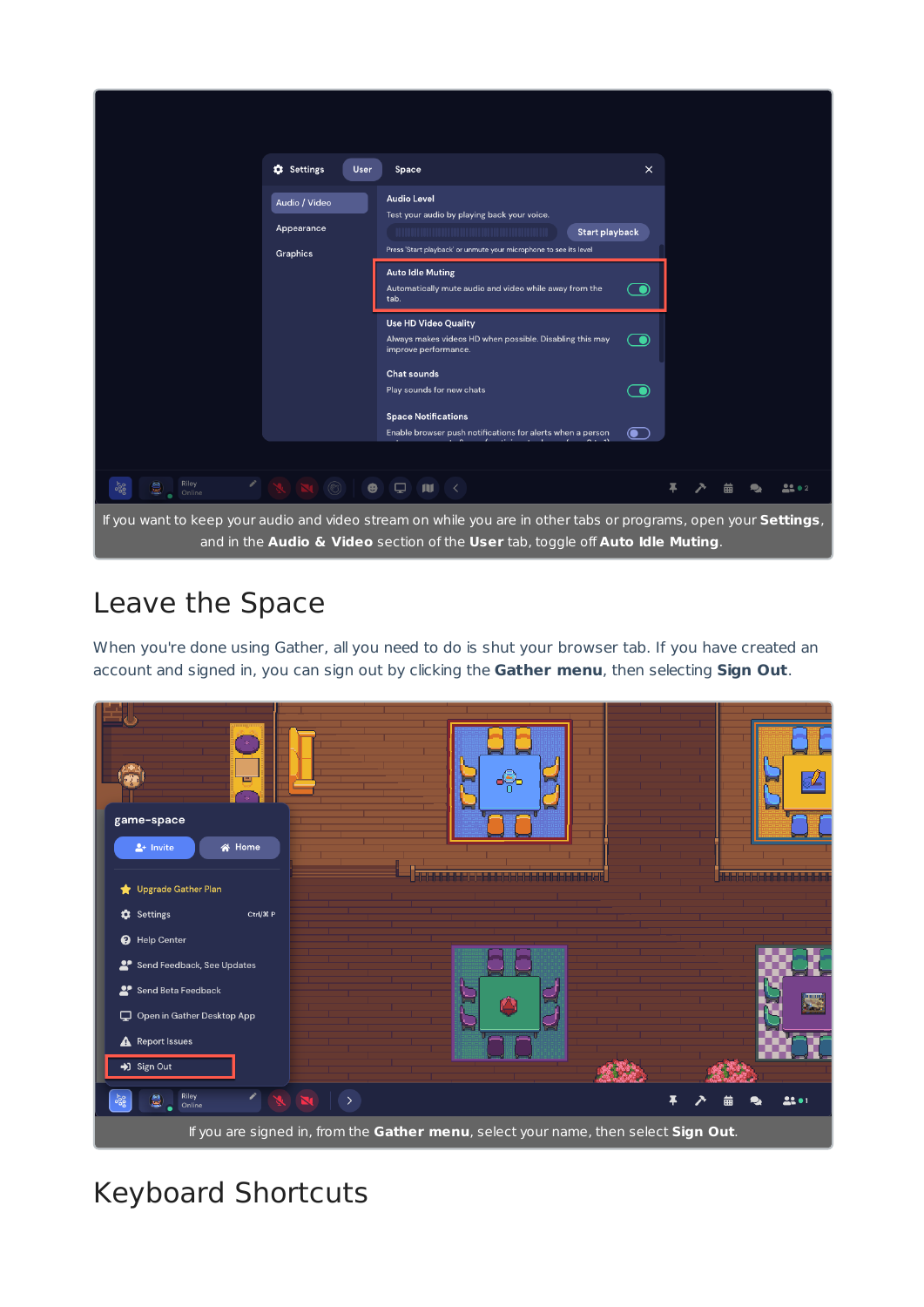- **(g)** Enter ghost mode and walk through other participants.
- **(x)** Interact with an object.
- **(z)** Make your avatar dance.
- **(f)** Shoot confetti in the air. (**Note:** This mode is in testing and is only available to a limited number of users.)
- **(Esc)** Close interaction (e.g., close minimap, close object interaction)
- **(Ctrl/⌘ + P)** Open Settings.
- **(Ctrl/⌘ + Shift + A)** Turn personal mic on/off
- **(Ctrl/⌘ + Shift + V)** Turn personal video on/off
- **(Ctrl/⌘ + U)** Turn on/off quiet mode (events Spaces) or do not disturb mode (remote work Spaces).
- **(Ctrl/⌘ + Shift + D)** Turn on/off debug mode.
- **(Windows key/Control + N)** Turn on network diagnostics

While you are in a Space, you can press the keys 1-6 to emote! (You can also customize Emotes 1-5.)

- $\bullet$  (1) Wave
- $\bullet$  (2) Heart
- (3) Party popper
- $(4)$  Thumbs up
- (5) Question mark
- $\bullet$  (6) Raised hand
- (0) Clear emote